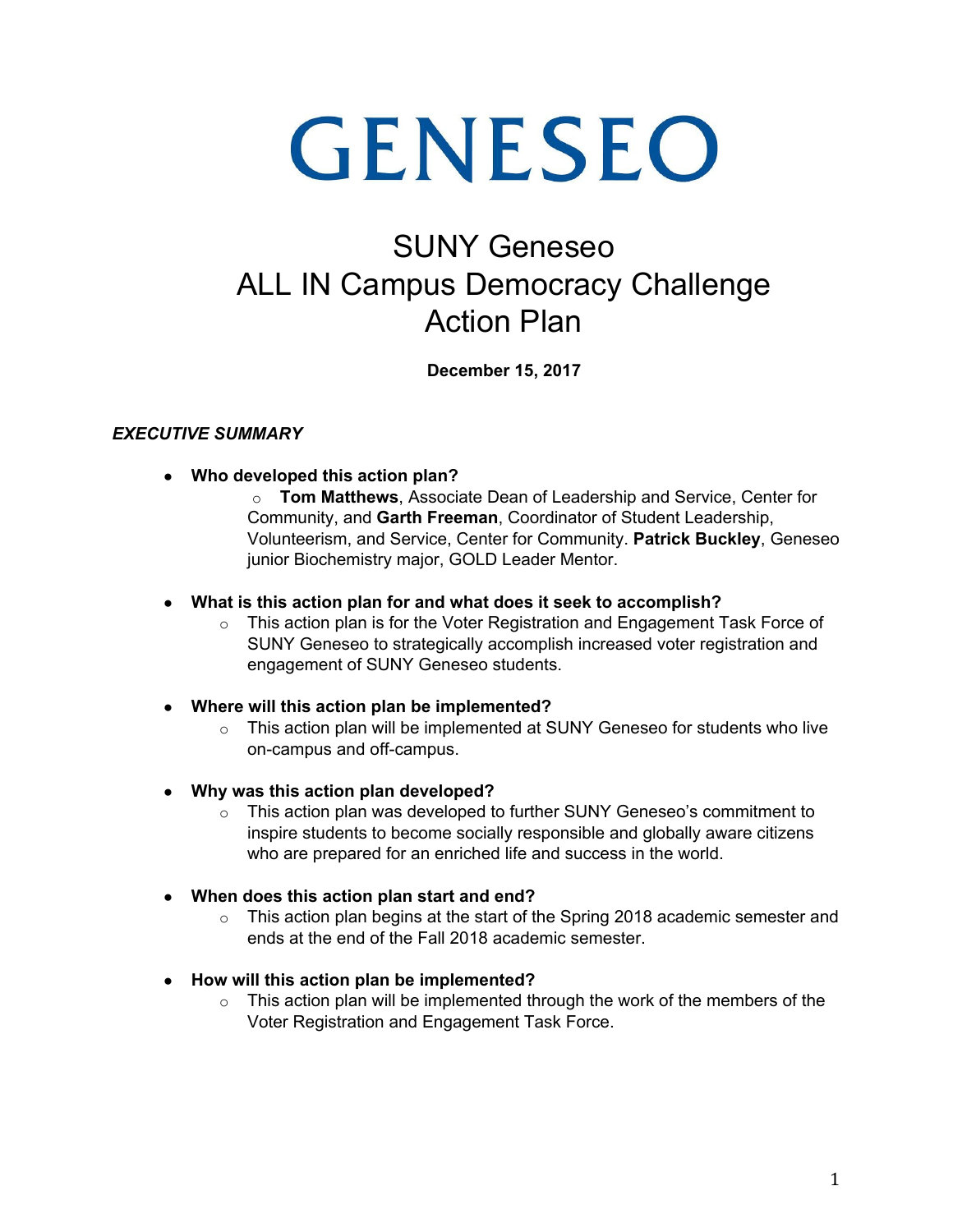#### *LEADERSHIP*

- **● Who (individual and/or office) is coordinating and overseeing the institution's work to increase civic learning and democratic engagement?**
	- o **Tom Matthews**, Associate Dean of Leadership and Service, Center for Community, and **Garth Freeman**, Coordinator of Student Volunteerism, and Community Engagement, Center for Community.
- **● Who is chairing the working group?**
	- o **Tom Matthews**, Associate Dean of Leadership and Service, Center for **Community**
- **● What is the role of the working group?**
	- o The Voter Registration and Engagement Task Force aims increase voter registration and engagement for students at SUNY Geneseo.
- **● How will working group members be selected?**
	- $\circ$  The Associate Dean of Leadership and Service will invite group members.

#### **● What are working group members' responsibilities?**

- $\circ$  Working group members' responsibilities include attendance at scheduled Voter Registration and Engagement Task Force meetings, coordinating voter engagement efforts across the campus and community, evaluating engagement strategies for future efforts, and additional responsibilities assigned at these meetings.
- **● How is the working group inclusive of different campus and community stakeholders?**
	- $\circ$  The Voter Registration and Engagement Task Force invites representatives from the College Democrats and Republicans, the Town of Geneseo Democratic and Republican Party Chairs, the Livingston County Board of Elections, the Andrew Goodman Foundation, and several organizations on-campus including Student Life, Fraternal Life, and Off-Campus Services.

#### **● Who are the working group members and how are they involved?**

- o **Tom Matthews**, Associate Dean of Leadership and Service, Center for **Community**
- o **Garth Freeman**, Coordinator of Student Volunteerism and Community Engagement, Center for Community
- o **Nick Palumbo**, Leadership and Service Assistant
- o **Patrick Buckley**, Andrew Goodman Vote Everywhere Ambassador
- o **Leah Christman**, Newman Civic Fellow, Andrew Goodman Vote Everywhere Ambassador
- o **David Dispaquale**, Democratic Commissioner, Livingston County Board of **Elections**
- o **Rebecca Schroeder**, Republican Commissioner, Livingston County Board of Elections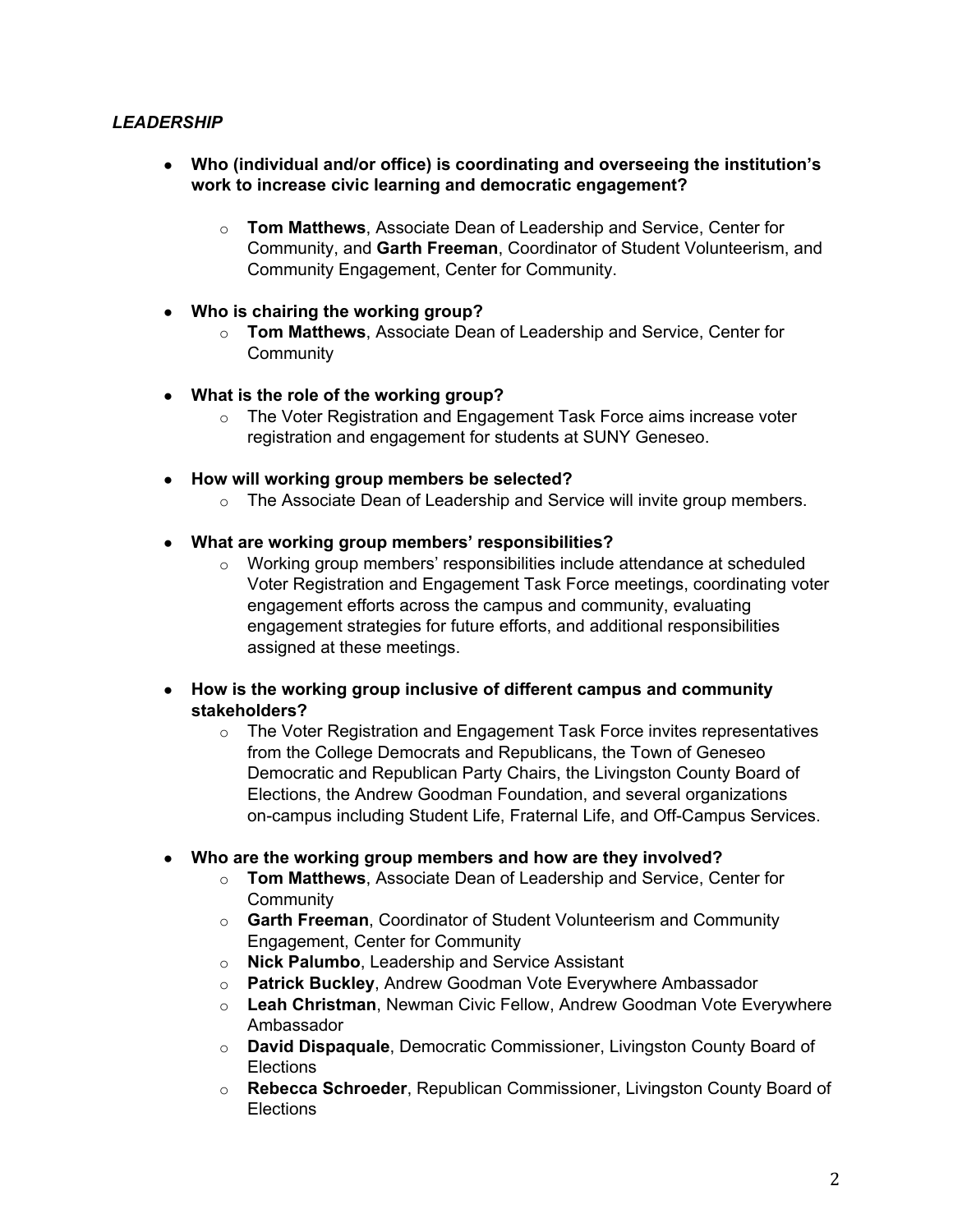- o **Aaron Herold**, Assistant Professor, Political Science and International Relations
- o **Kristina Barsema**, Senior Coordinator of Student Programs & Activities
- o President of Geneseo College Republicans
- o President of Geneseo College Democrats
- o **Wendi Kinney**, Associate Dean of Students for Fraternal Life and Off-Campus Services
- o **Susan Bailey**, Chair, Town of Geneseo Democratic Party
- o Chair, Town of Geneseo Republican Party
- o **Meg Reitz**, Assistant Director of Student Life for Educational Initiatives
- o **Karleen West**, Assistant Professor, Political Science and International Relations
- **● How often will the working group meet?**
	- $\circ$  The Voter Registration and Engagement Task Force will meet at least once each semester with additional meetings scheduled as needed.

#### *COMMITMENT*

- **● How does the institution and its leadership demonstrate commitment to improving civic learning and democratic engagement? Is there an explicit, visible commitment on the part of the governing board, president/chancellor, and senior leadership?**
	- **o** The college mission states: "...the entire college community works together to develop socially responsible citizens with skills and values important to the pursuit of an enriched life and success in the world." Additionally, at the behest of the College President, Denise Battles, the college is undertaking a redesign of the student experience at Geneseo. This inclusive process, called GLOBE: Geneseo Learning Outcomes for Baccalaureate Education, is soliciting input from all college stakeholders with the goal of "encompassing general education, academic majors, development of skills, and integrative and applied learning." The final of eight learning outcomes, "Global Awareness and Engagement," directly supports civic and democratic engagement, stating the goal: " To situate individual and community experiences in multiple historical contexts, global systems, and power relations; to assess interconnections among local and global systems; to apply global perspectives in addressing challenges and solving problems." To ensure the integration of the GLOBE outcomes the college senate stated passed a motion in February of 2017 to create the Curriculum Design Working Group (CDWG) made up faculty, staff, and a student representative. This group meets regularly and will make their recommendations to college senate and leadership in the coming year. These priorities of the college illustrate support of democratic ideals and student involvement in a rich co-curricular experience that provides avenues and strategies for students to connect their academic learning to real life experiences.
- **● Is the commitment communicated within the institution? To whom, specifically, and how?**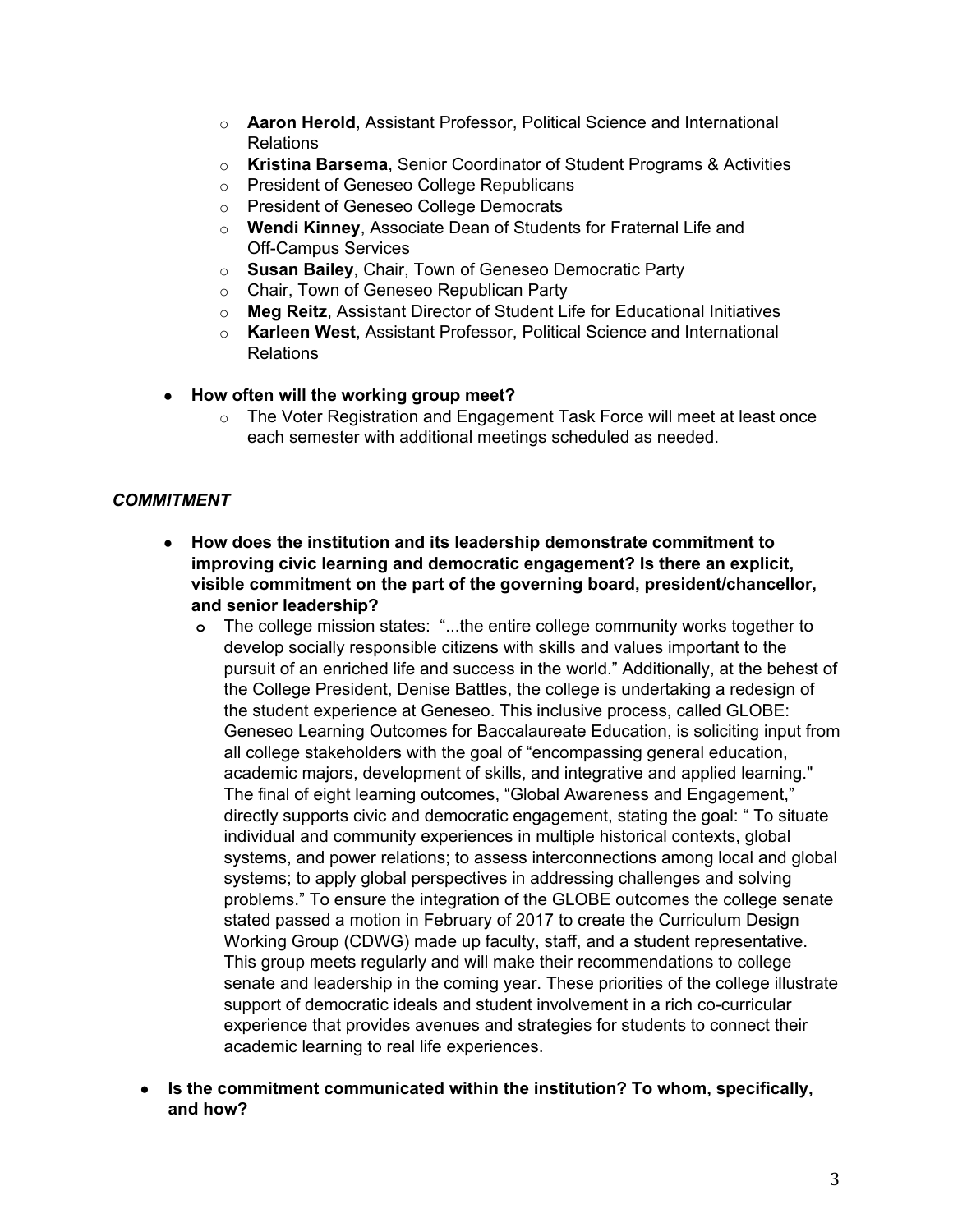- $\circ$  The commitment has been communicated to students, staff, and faculty at the college through internal notification systems, public presentations, and college literature. Input and involvement in the GLOBE process and the Curriculum Design Working Group has been open and transparent, communicating developments on a wiki page that is accessible to the entire college community.
- **● Is the commitment communicated outside the institution (i.e., to external stakeholders and the general public)? To whom, specifically, and how?**
	- The documents, announcements, and progress of the GLOBE and CWDG are shared on our public website and at public events.
- **● Is educating for civic learning and democratic engagement a pervasive - part of institutional culture? Is it ongoing, consistent, systematic, and sustainable across programs, departments, and the entire institution? How do you know?**
	- The recent creation of GLOBE and the work of CDWG show that Geneseo is interested in integrating the ideals of democratic engagement into both the academic disciplines and the co-curricular activities of students. The pursuit of these ideals, and the participation of all stakeholders, show the institution's desire to create sustainable and systemic policies that are responsive to the important topics that will impact the lives of our students and entire college community.

#### ● **How is the institution's commitment reflected in existing statements and documents (e.g., mission statement, vision, core values, strategic plan)?**

o In 2013 SUNY Geneseo participated as a "Lead Institution" in NASPA's (National Association of Student Personnel Administrators) Civic Learning and Democratic Engagement initiative. The purpose of this initiative was to define the phrase, "socially responsible citizens." This phrase is found in our College mission: "...inspiring students to become socially responsible and globally aware citizens who are prepared for an enriched life and success in the world." To better understand the intention of these words, Vice President for Student and Campus Life, Dr. Robert Bonfiglio chaired a committee on "Civic Engagement and Democratic Learning" composed of faculty, students, and staff. The committee arrived at the following definition that has been a founding concept for the aforementioned GLOBE and CDWG processes; "socially responsible citizens" are "individuals who recognize they are a part of, and have an on-going commitment to, a larger community, and take ethical action to contribute to the wellbeing of others, broadly conceived, sharing responsibility for the current and future good." Along with the definition the committee came up with a set of guiding skills that are integral to civic engagement and democratic learning, including one subset focused on application of skills, which includes, "The willingness to take public action, the willingness to motivate others, and willingness to advocate for social action on behalf of others." These undertakings and actions clearly indicate the College's dedication to ideals of democratic citizenship and civic engagement. As stated above the work and progress of GLOBE and the CDWG are communicated across many platforms including public presentations, social media, and an accessible wiki page.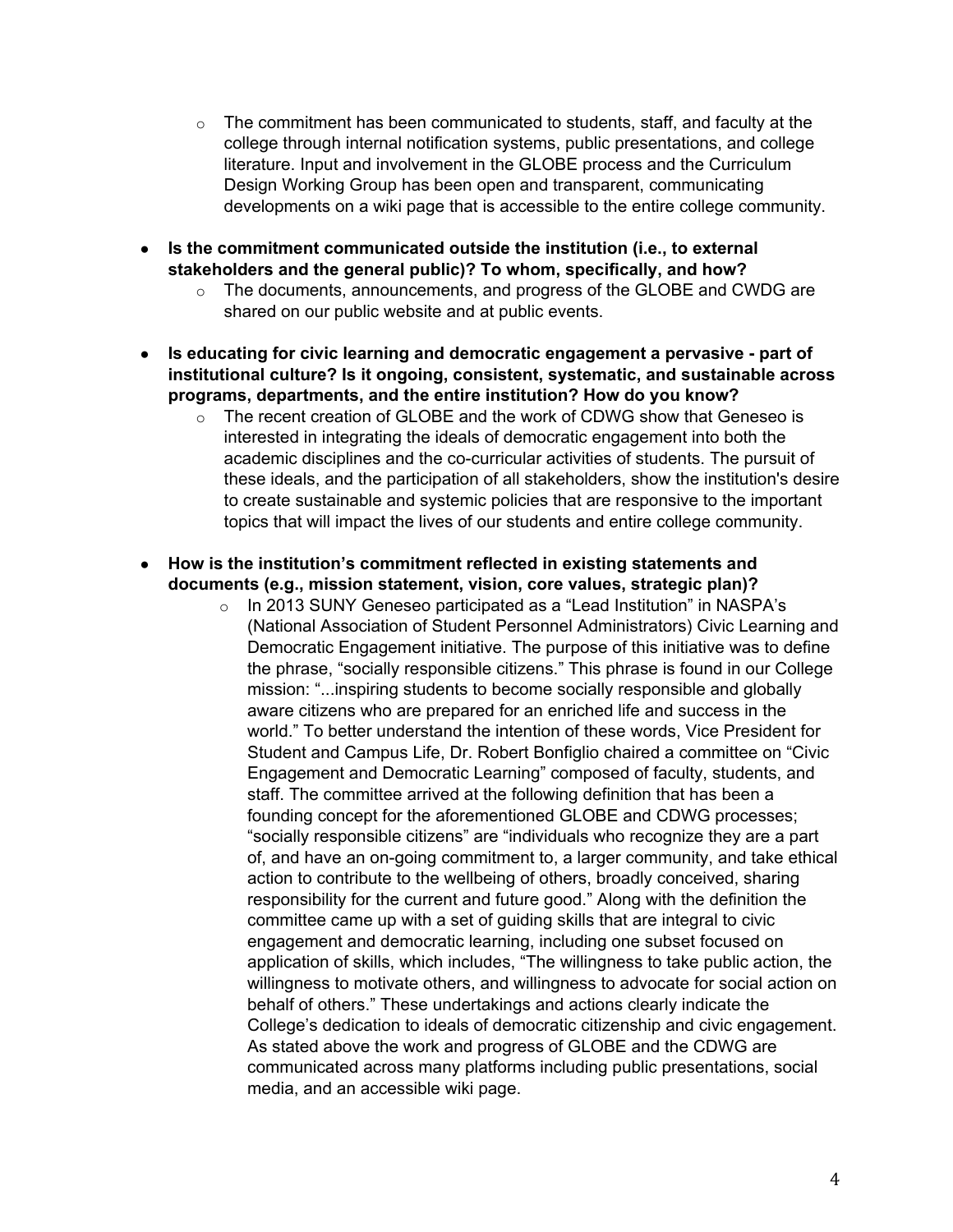- **● What are the institution's overall civic, democratic, and/or political learning outcomes? Is there a process in place to ensure that outcomes are measured and met?**
	- o The work of the Curriculum Design Working Group is directly addressing this challenge and how to integrate these learning outcomes into the curriculum of all college majors and disciplines.
- **● How is educating for civic learning and democratic engagement included in the general education curriculum?**
	- $\circ$  Geneseo's General Education Learning Outcomes include goals that help students develop "enduring habits of intellectual inquiry," understand, "the complexity of the world," and master "theories and methodologies, and content in various disciplines and demonstrate the ability to apply this knowledge." Connecting these outcomes to civic learning, the final goal states that it is important that students, "recognizing the responsibility that knowledge entails, should be prepared to participate ethically and intelligently as informed citizens of the communities in which they live and work." These ideals help establish a solid foundation in the democratic process and encourage students to take an active role in connecting with their immediate community and beyond.
- **● How is educating for civic learning and democratic engagement included in the co-curriculum?**
	- o The Geneseo Opportunities for Leadership Development (GOLD) program's Diamond Leadership Through Community Engagement Certificate is designed to help students become socially responsible citizens and prepare for lifelong engagement through active participation and reflection on volunteerism and service. Additionally, numerous student organizations at SUNY Geneseo are oriented towards civic learning and democratic engagement including College Democrats and Republicans, Political Affairs Club, and Democracy Matters.

# *LANDSCAPE*

- **● Are civic learning and democratic engagement overall campus learning outcomes?**
	- $\circ$  Yes, through a goal of SUNY Geneseo's General Education requirements. Additionally, the GLOBE initiative and curriculum design processes are formally establishing integrative learning experiences as a core concept of the liberal arts education.
- **● What does assessment data show about the political climate and democratic engagement on campus? How does this data compare to that of peer institutions?**
	- $\circ$  According to the 2016 NSLVE report for SUNY Geneseo, the student voting rate is 53.6% compared to a national average of 50.4% for all institutions. In 2016, the voter registration and voter education efforts resulted in increased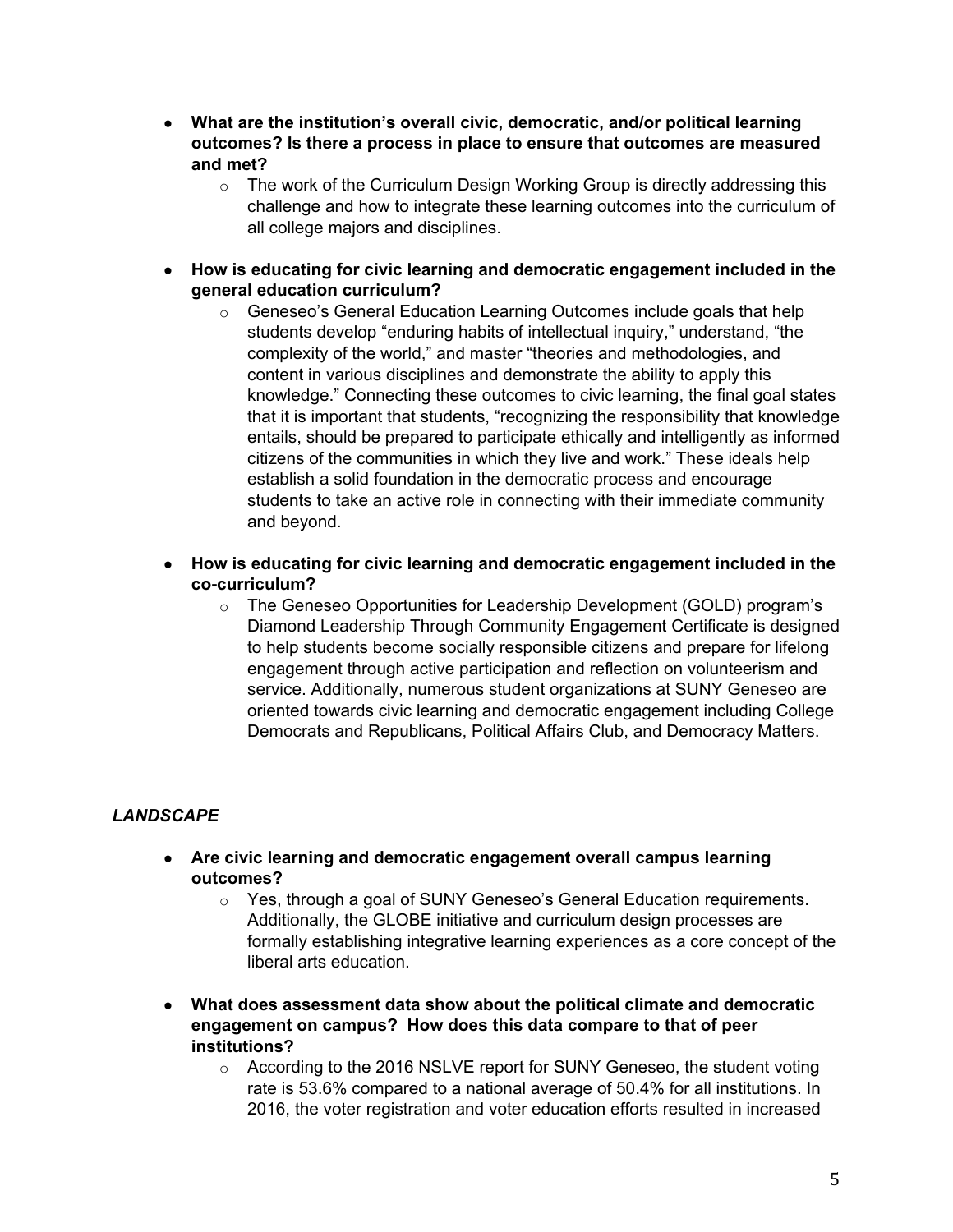numbers and percentages across all three sets of data (registration rates, voting rates of registered students, and voting rates for all enrolled students). In terms of numbers, there were 482 more students who registered to vote and 680 more students who voted. The percentage of females voting increased by 16.6% from 2012 to 2016 and the percentage of males voting increased 14.1% from 2012 to 2016. By field of study, the three highest voting rates were 73.0% in Foreign Languages, Literatures and Linguistics; 61.6% in education; and 64.4% in Visual and Performing Arts. By field of study, the three lowest voting rates were 42.1% for Business, Management and Marketing; 48.1% for Biological and Biomedical; and 45.7% in the Liberal Arts and Sciences and Humanities.

#### **● How is civic learning and democratic engagement present in the curriculum?**

o A goal of SUNY Geneseo's General Education is that students will recognize the responsibilities that knowledge entails, and be prepared to participate ethically and intelligently as informed citizens of the communities in which they live and work. The GLOBE framework and efforts of the CDWG are seeking ways to formally introduce these principles into the academic curriculum to enrich and inform our students' learning.

#### **● In which courses is it taught?**

- **o** *INTD 202 - Leadership*, is a two-semester long credit bearing experience where students gain the title of GOLD Mentor and are tasked with engaging the college and community in an array of civic engagement activities and leadership opportunities.
- **o** *HONR 393 The Edgar Fellows Capstone Experience* sees students completing a course of their own design that often includes volunteering or community service as a main focus. Importantly, the Curriculum Design Working Group (CDWG) process referenced above seeks to energize all disciplines by requiring all courses to incorporate integrative learning into their coursework. This dynamic process is seeking to formalize the integration of engagement strategies that will support classroom learning, ultimately to be included in course descriptions and outcomes. This process is currently ongoing and should be completed within the next calendar year.

#### **● In which courses is it listed as a learning outcome?**

- **o** In a recent meeting with the director of Geneseo's Director of Institutional Research we were told that faculty are beginning to include these outcomes in to their courses as a way to help students apply their classroom learning in the real world. As the Curriculum Design Working Group presents their work to College leadership these concepts will be formally tracked and integrated across the institution.
- **● How is civic learning and democratic engagement present in the co-curriculum?**
	- $\circ$  The Center for Community offers opportunities for civic learning and democratic engagement through the offices of Leadership and Service as well as Student Volunteerism and Community Engagement.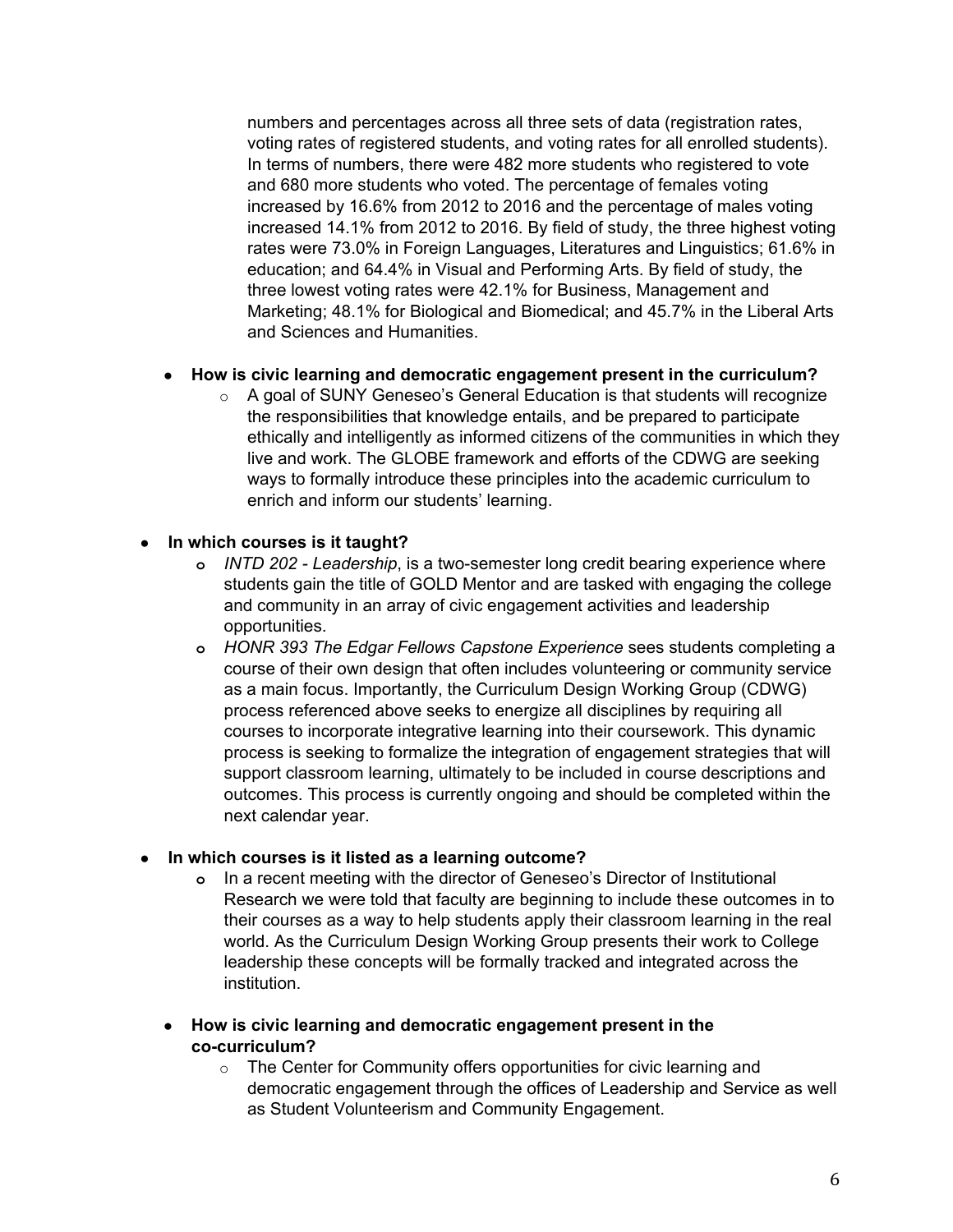$\circ$  The learning outcomes of Student Life also support the education of engaged citizens including: Civic Engagement, Ethical Reasoning, Intercultural Knowledge and Competence, and Global Learning. These priorities support a life full of connection and responsibility to our fellow citizen.

#### ● **In which departments is this included?**

o Center for Community; Student Life.

#### ● **What initiatives, programs, and activities focus on this?**

- o The GOLD program run out of the Office of Leadership and Service offers workshops in a number of areas that support democratic engagement. Most pointedly, the Diamond Leadership Through Community Engagement track that seeks to provide resources and skills that students will use to become socially responsible and build a foundation for lifelong civic engagement. The GOLD Leader Mentors (that enroll in Leadership 202) all work towards their own professional and personal development in this arena and support the rest of the student body to embark on this journey as well.
- o The Office of Student Volunteerism and Community Engagement provides opportunities for large group service projects on and off campus, and individual service activities for any student to connect with their community of peers and with the community outside of the campus. The emphasis of this office rests in responsible and culturally competent community service focusing on meaningful interactions and the development of relationships that will inform and enrich the college-going experience.
- o Student Life also aims to ensure that students will become socially responsible citizens. The Educational Initiatives Plan of the Student Life department includes Learning Goals connected to civic and democratic engagement:
	- Each student will become a socially responsible citizen.
	- Each student will build positive relationships with people in the community.

Each student will aspire to be an engaged learner. Additionally the learning outcomes associated with the Educational initiatives of Student Life include: Civic Engagement, Ethical Reasoning, Intercultural Knowledge and Competence, and Global Learning. These efforts are integral to creating lifelong civic and democratic engagement.

- **● What internal barriers (e.g., limited funding, staff resistance, lack of leadership) prevent the institution from being successful?**
	- $\circ$  We have had a great deal of success with our past voter engagement initiatives. We have very strong leadership in the Vice President of Student and Campus LIfe, the Associate Dean of Leadership and Service, and the Coordinator of Student Volunteerism and Community Engagement, as well as our GOLD Mentor Leader students and other student leaders on campus. As with all undertakings we could use more resources to best meet our ambitious goals; more staffing to coordinate events, and more financial support to create an inclusive and wide reaching approach to voter engagement.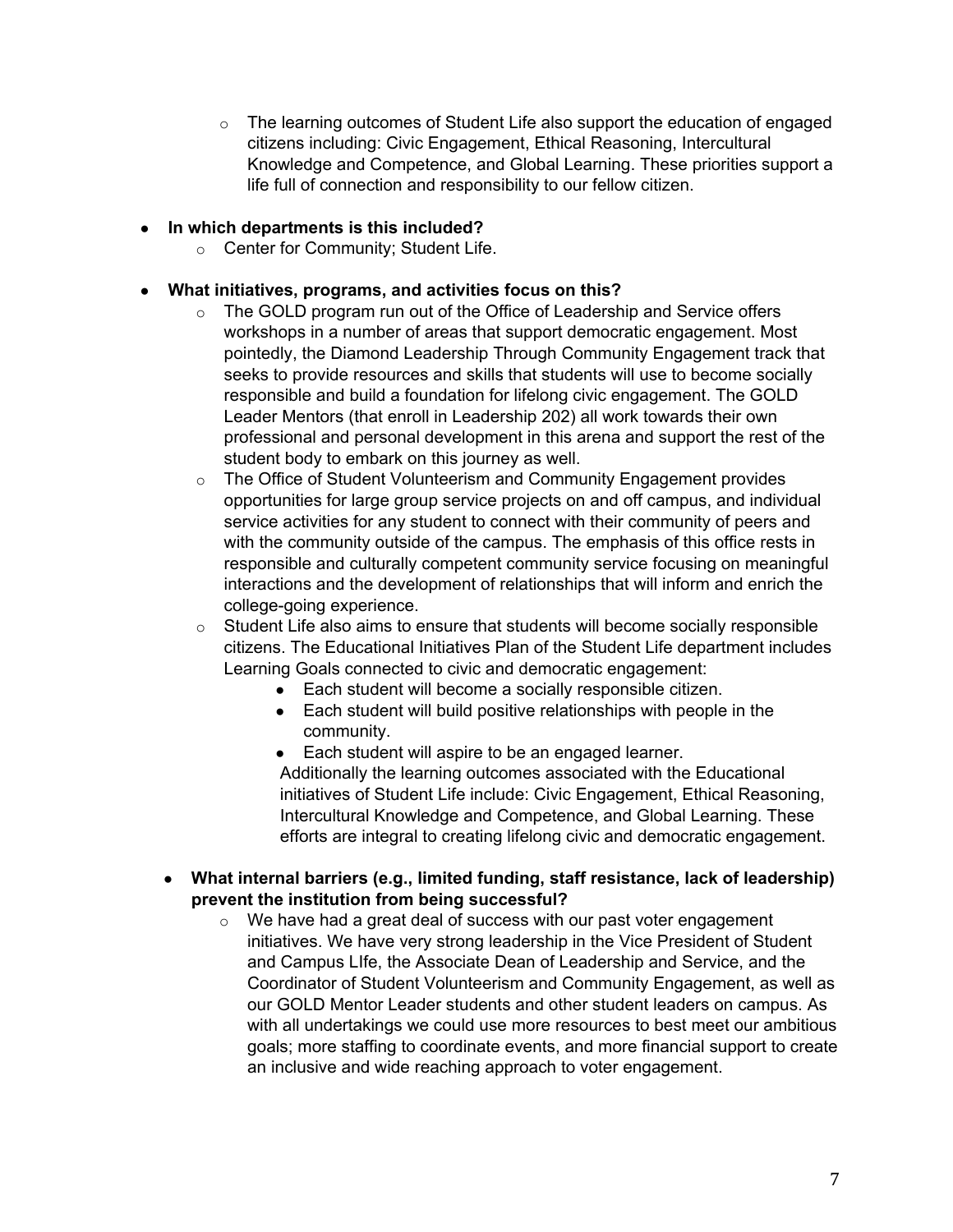- **What external barriers (e.g., election laws, voter ID laws, lack of proximity to polling location) prevent the institution from being successful?**
	- o With last years drive to create a polling place on campus we are better positioned to meet the needs of students (and community members) to vote in local, statewide, and federal elections. We have not encountered too many additional barriers other than devising the best strategies to build a base of voters that are registered in Livingston County.
- **● What resources are available to help the institution be successful?**
	- o The Center for Community and Student Life departments support the voter engagement program with in-kind resources including staff time, support services such as printing, mailing, the <Geneseo.edu/vote> website, and free use of facilities.
	- o The GOLD Leadership Program includes service and education on voter engagement through leadership workshops and events for credit in the Diamond Leadership Through Community Engagement Certificate.
	- o The Andrew Goodman Foundation is providing stipends for the two Andrew Goodman Vote Everywhere Ambassadors and a grant for expenses of \$1,000.00.
- **● What additional resources are needed to help the institution be successful?**
	- o No additional resources are needed to help the institution be successful.

#### *GOALS*

- **● Long-Term Goals**
	- **o What impact is desired?**
		- Increased voter registration and turnout in both local, state, and federal elections.
	- **o What knowledge, skills, and capacities (learning outcomes) does the institution want students to achieve and graduate with in order to be active and informed?**
		- As stated above the college is actively pursuing formal policies and institutional learning outcomes that support civic and democratic engagement. SUNY Geneseo seeks to encourage life-long, responsible citizenship that includes taking an active role in the democratic process. We want to see students graduate as well-rounded individuals who think deeply about their place in the world and want to address the pressing challenges of the 21st century.

#### **o What does the institution want to accomplish over the next 10 years**

- Secure a permanent polling site on campus to ensure that students have easy access on Election Day.
- Formally incorporate integrative learning into all curricula to support cross-disciplinary collaboration and the application of classroom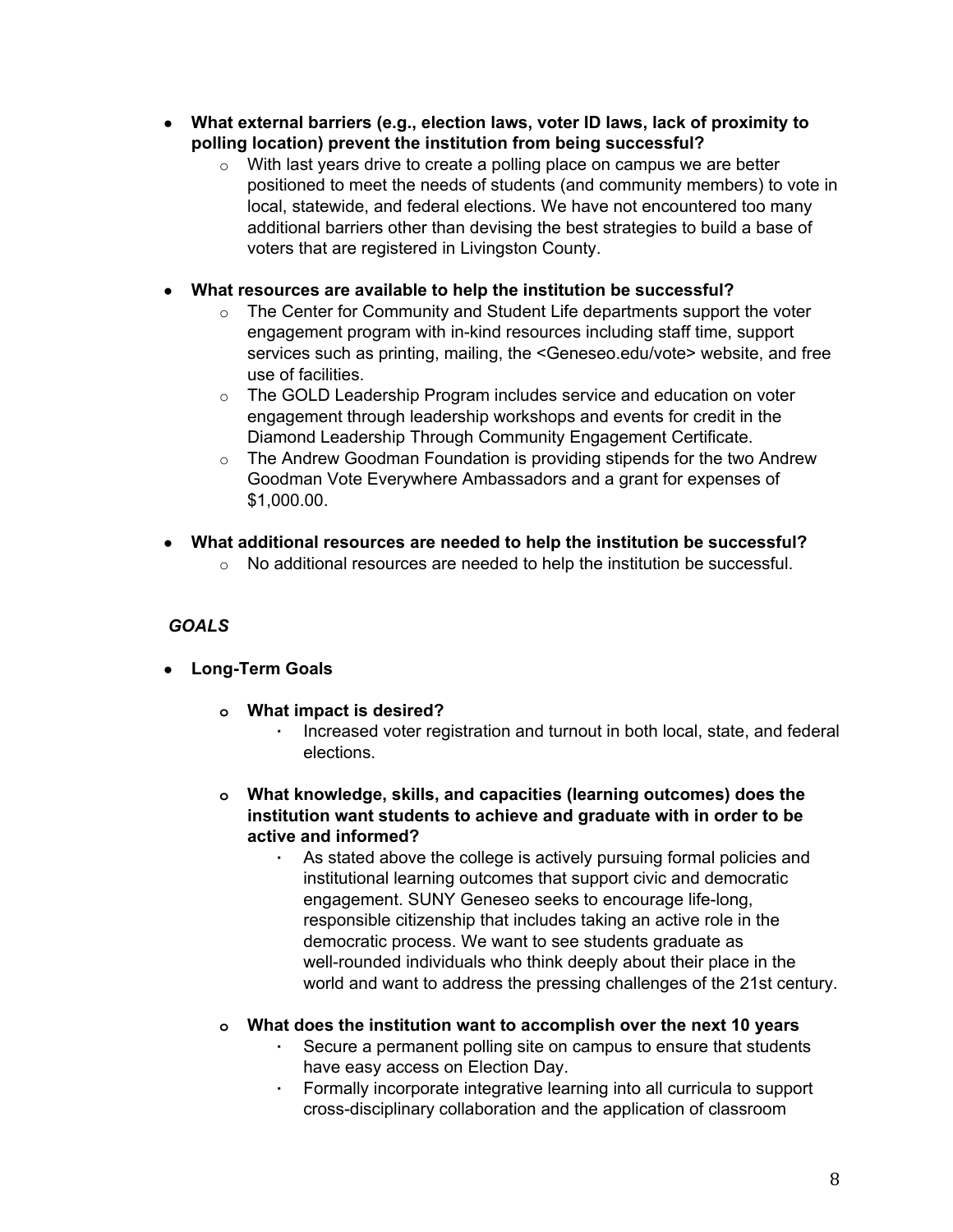lessons in the real world. By institutionalizing these learning outcomes we will change the culture of the College to support mindful civic engagement and involvement in the democratic process.

- **● Short-Term Goals**
	- **o What does the institution want to accomplish in the next year or two?**
		- Maintain higher than average voter registration and turnout rates for the 2018 Midterm elections.
	- **o What needs to be accomplished in order to move towards the achievement of long-term goals?**
		- Maintain a positive working relationship with the Livingston County Board of Elections.
		- Actively contribute to the Curriculum Design Working Group and the GLOBE initiative.

# *STRATEGY*

- **● What is the work? What are the planned activities?**
	- $\circ$  On move-in day for new and returning students, the Andrew Goodman Foundation Vote Everywhere Ambassadors will organize volunteers from the GOLD program Leader Mentor staff to register students to vote.
	- o The Andrew Goodman Foundation Vote Everywhere Ambassadors will hold several tabling events in the MacVittie College Union as well as targeted academic building prior to all elections in order to register students to vote.
	- o Based on NSLVE data, business and biology majors will be targeted for voter registration and engagement events due to the relatively low turnout rates of these majors compared to SUNY Geneseo's average turnout rate.
	- $\circ$  Voter registration materials will be distributed to major off-campus housing complexes to ensure ease of access for this population of students.
	- o Candidate forums will be held prior to each election to inform students about the upcoming vote.
	- o Voter registration efforts, through tabling and GOLD workshops, will take place on Constitution Day and National Voter Registration Day.
- **● Who will do the work? Who is responsible for implementing each planned activity?**
	- $\circ$  The Andrew Goodman Foundation Vote Everywhere Ambassadors will plan activities along with the Associate Dean of Leadership and Service and the Coordinator of Student Leadership, Volunteerism, and Service, Center for Community. GOLD program Leader Mentors will serve as a pool of volunteers for the work.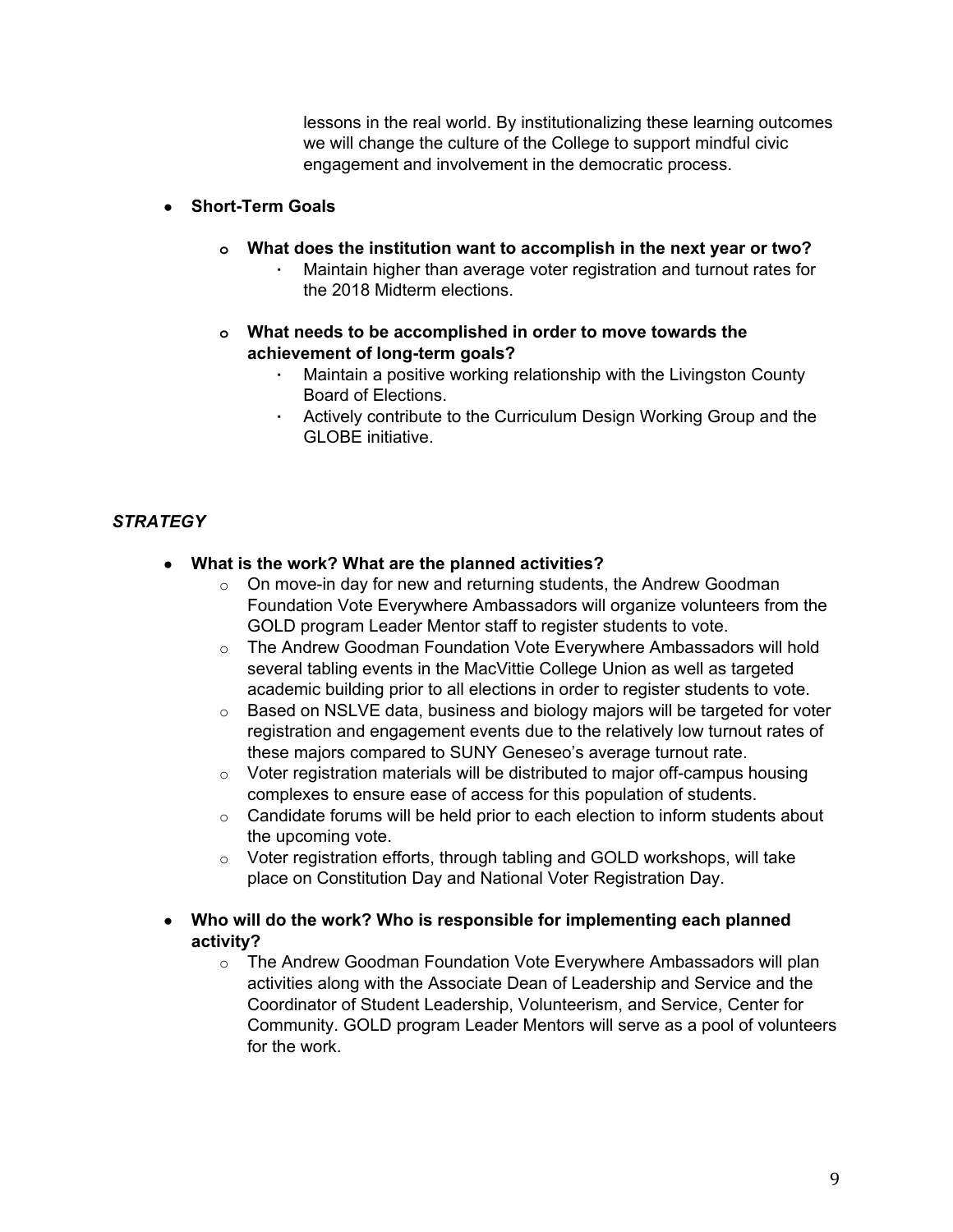- **● Who is the work for? Who is the audience for each activity?**
	- $\circ$  The work is for all students of SUNY Geneseo. This is the audience for each activity.
- **● Where will the work happen? Where will each activity occur on campus?**
	- o The work will happen primarily in the MacVittie College Union. Tabling and most events will take place in various rooms in this building. Special events such as the candidate forums will take place in Newton Lecture Hall and targeted events will take place in South Hall and the Integrated Science Center, which house the business majors and biology majors respectively.
- **● When will the work happen? When will each activity occur on campus?**
	- $\circ$  The work will happen throughout the year, increasing in activity leading up to each election.
- **● What is the purpose of the work? Why is each activity being implemented and what is the goal for each activity?**
	- o These activities aim to increase voter registration rates and subsequently voter turnout. General events such as tabling in the MacVittie College Union aim to address voter registration and engagement for the entire campus community. Targeted events in South Hall and the Integrated Science Center aim to address the relatively low voter turnout rates for business majors and biology majors.

# *REPORTING*

- **● How will the plan be shared, internally and externally? Please state where the plan will be shared.**
	- $\circ$  This plan will be shared with all members of the Voter Registration and Engagement Task Force and will be posted on **[geneseo.edu/vote](http://geneseo.edu/vote)**.
- **● Will the plan be made public? If so, how?**
	- o Yes, the plan will be shared on [geneseo.edu/vote](http://geneseo.edu/vote).
- **● Will the data used to inform the plan be made public? If so, how?**
	- o Yes, the NSLVE report information is shared on [geneseo.edu/vote](http://geneseo.edu/vote).

#### *EVALUATION*

- **● What is the purpose of the evaluation?**
	- $\circ$  Evaluation aims to increase the effectiveness of the Voter Registration and Engagement Task Force as well as alert the group to current or upcoming problems that may need to be addressed.